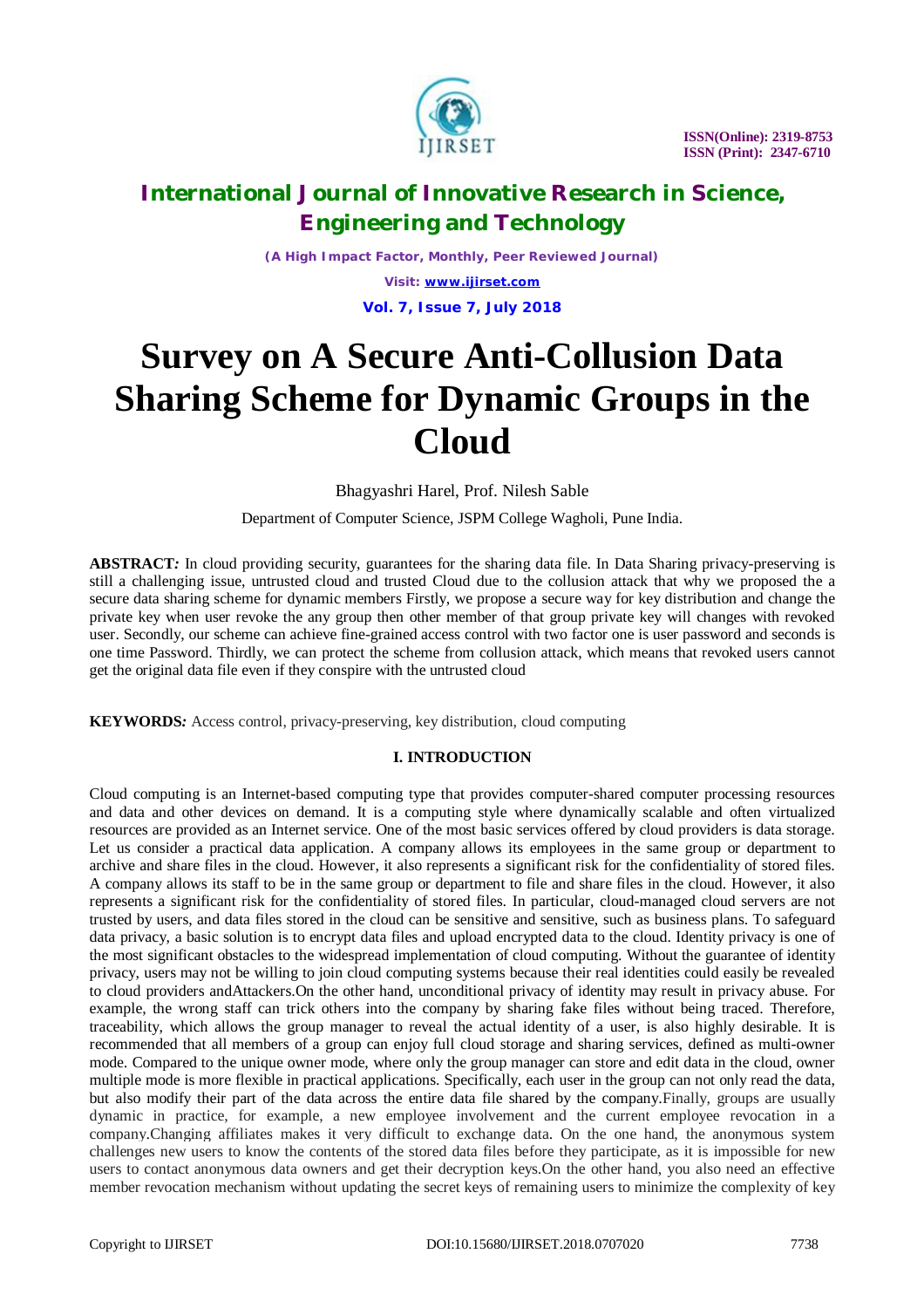

*(A High Impact Factor, Monthly, Peer Reviewed Journal)*

*Visit: [www.ijirset.com](http://www.ijirset.com)*

#### **Vol. 7, Issue 7, July 2018**

management. Several security schemes have been proposed for data sharing and falsity servers. In these approaches, data owners store the encrypted data files in a trusted archive and distribute the corresponding decryption.

### **II. RELATED WORK**

- 1. *This paper "Cryptographic cloud storage,"* The cloud provider one of the best services is data storage the security and privacy issue have major concern for organization for utilizing such service. Cloud data storage has provided significant benefits by allowing users to store massive amount of data on demandin a costeffective manner. To protect the privacy of data stored in the cloud, cryptographic role-based access control (RBAC) schemes have been developed to ensure that data can only be accessed by those who are allowed by access policies. However these cryptographic approaches do not address the issues of trust. In this paper, we propose trust models to reason aboutand improve the security for stored data in cloud storage systems that use cryptographic RBAC schemes. The trust models provide an approach for the owners and roles to determine the trustworthiness of individual roles and users respectively in the RBAC system. The proposed trust models take into account role inheritance and hierarchy in the evaluation of trustworthiness of roles. We present a design of a trust-based cloud storage system which shows how the trust models can be integrated into a system that uses cryptographic RBAC schemes. We have also considered practical application scenarios and illustrated how thetrust evaluations can be used to reduce the risks and enhance the quality of decision making by data owners and roles of cloudstorage service.
- 2. *This paper "Secure Provenance: The Essential of Bread and Butter of Data Forensics in Cloud Computing,"*  It is a greatest platform that provides data storage in very lesser cost and all time it should be available over the internet. The security must be important in the cloud computing. The encryption technique is commonly adopted by the cloud computing that means the encrypted data should be stored on the storage of cloud to protect the data. Encryption is no sufficient as organization obtain have to enforce fine-grained access control on data. Such control is based on the attribute that system is known as the attribute based system. For the data privacy it is important to encrypt the data and upload the encrypted data on the cloud. In cloud it is not easy to design efficient and secure data sharing scheme in multiowner system due to the following challenging issues. Identity, revocation and new member participation i.e. the changes of membership make securely data sharing extremely difficult. On the other hand an efficient member revocation without updating the secret key of remaining user to minimize the complexity of key management. Signed receipt is caused after every member revocation in group that minimizes multiple copy of encrypted file it can help to minimize computation cost.
- **3.** *In this paper* "Plutus: Scalable Secure File Sharing on Untrusted Storage," Presented cryptographic storage system that enable secure data sharing. In this technique dividing file into the file group and encrypt each file group with a file block key. In this scheme at the time of user revocation the file block key need to be updated and distributed to the user therefore the system had a heavy key distribution overhead.Plutus is a cryptographic storage system that enables secure file sharing without placing much trust on the file servers. In particular, it makes novel use of cryptographic primitives to protect and share files. Plutus features highly scalable key management while allowing individual users to retain direct control over who gets access to their files. We explain the mechanisms in Plutus to reduce the number of cryptographic keys exchanged between users by using filegroups, distinguish file read and write access, handle user revocation efficiently, and allow an untrusted server to authorize file writes. We have built a prototype of Plutus on OpenAFS. Measurements of this prototype show that Plutus achieves strong security with overhead comparable to systems that encrypt all network traffic.
- 4. This paper Improved proxy re-encryption schemes with applications to secure distributed storagethat records ownership and process history of data objects is vital to the success of data forensics in cloud computing, yet it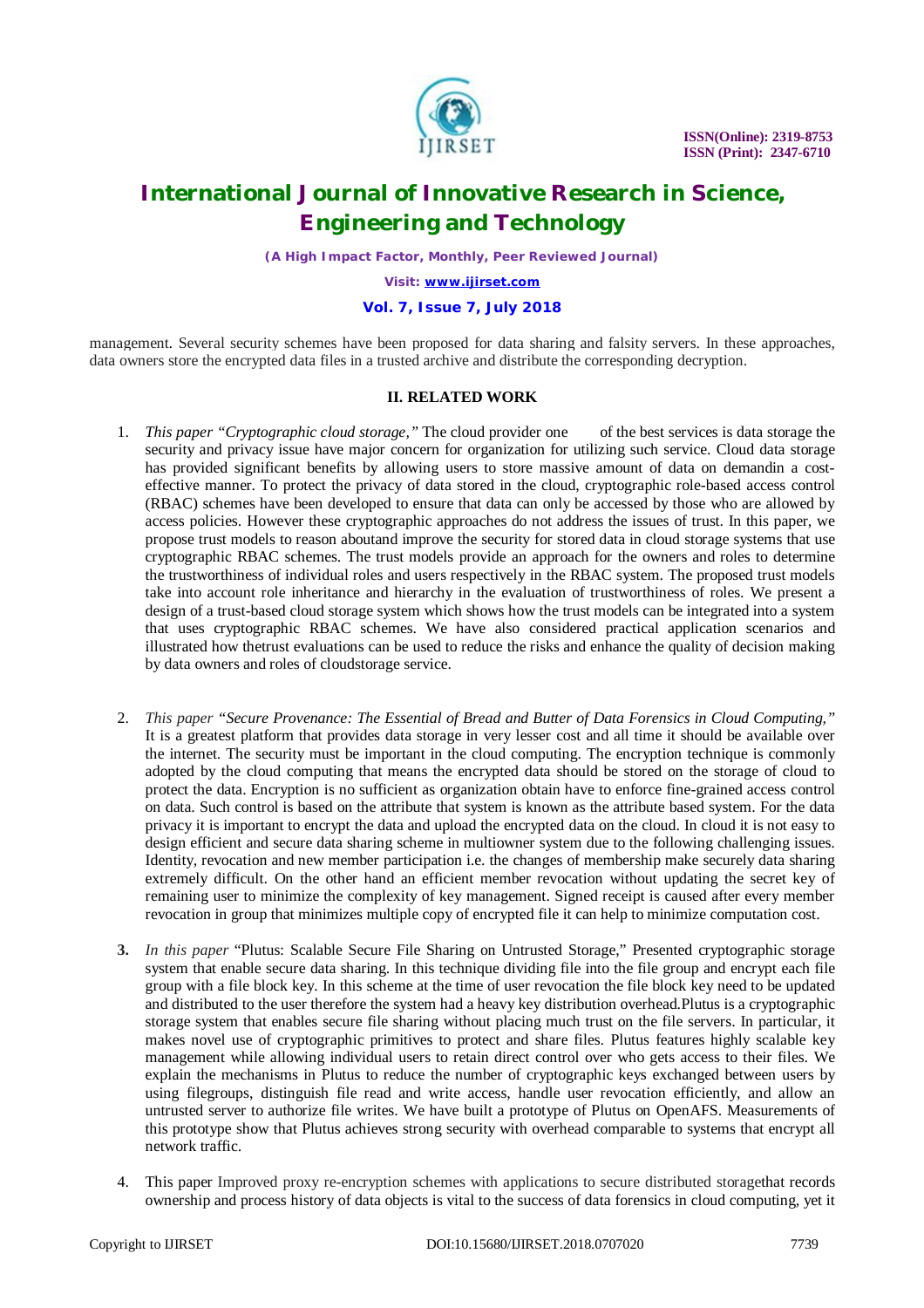

*(A High Impact Factor, Monthly, Peer Reviewed Journal)*

*Visit: [www.ijirset.com](http://www.ijirset.com)*

### **Vol. 7, Issue 7, July 2018**

is still a challenging issue today. In this paper, to tackle this unexplored area in cloud computing, we proposed a new secure provenance scheme based on the bilinear pairing techniques. As the essential bread and butter of data forensics and post investigation in cloud computing, the proposed scheme is characterized by providing the information confidentiality on sensitive documents stored in cloud, anonymous authentication on user access, and provenance tracking on disputed documents. With the provable security techniques, we formally demonstrate the proposed scheme is secure in the standard model.

- 5. In this paper Fine Grained Two Factor Access Control for web based cloud computing Services. In this paper, we introduce a new fine-grained two-factor authentication (2FA) access control system for web-based cloud computing services. Specifically, in our proposed 2FA access control system, an attribute-based access control mechanism is implemented with the necessity of both a user secret key and a lightweight security device. As a user cannot access the system if they do not hold both, the Mechanism can enhance the security of the system, especially in those scenarios where many users share the same computer for web-based cloud services. In addition, attribute-based control in the system also enables the cloud server to restrict the access to those users with the same set of attributes while preserving user privacy, i.e., the cloud server only knows that the user fulfills the required predicate, but has no idea on the exact identity of the user. Finally, we also carry out a simulation to demonstrate the practicability of our proposed 2FA system.
- 6. In this paper"Sirius: Securing remote entrusted storage" Optimal Coding and Allocation for perfect Secrecy in multiple cloud. For user to store data in the cloud, using services provided by multiple cloud storage providers (CSPs) is a promising approach to increase the level of data availability and confidentiality, as it is unlikely that different CSPs are out of service at the same time or collude with each other to extract information of a user. This paper investigates the problem of storing data reliably and securely in multiple CSPs constrained by given budgets with minimum cost. Previous works, with variation in problem formulation typically trickle the problem by decoupling it into sub problem and solve them separately.
- 7. In this paper "Circuit Cipher text- policy Attribute based Hybrid encryption with verifiable Delegation in cloud computing" In the cloud, for achieving access control and keeping data confidential, the data owners could adopt attribute-based encryption to encrypt the stored data. Users with limited computing power are however more likely to delegate the mask of the decryption task to the cloud servers to reduce the computing cost. As a result, attribute-based encryption with delegation emerges. Still, there are caveats and questions remaining in the previous relevant works. For instance, during the delegation, the cloud servers could tamper or replace the delegated ciphertext and respond a forged computing result with malicious intent. They may also cheat the eligible users by responding them that they are ineligible for the purpose of cost saving. Furthermore, during the encryption, the access policies may not be flexible enough as well. Since policy for general circuits enables to achieve the strongest form of access control, a construction for realizing circuit ciphertext-policy attribute-based hybrid encryption with verifiable delegation has been considered in our work. In such a system, combined with verifiable computation and encrypt-then-mac mechanism, the data confidentiality, the fine-grained access control and the correctness of the delegated computing results are well guaranteed at the same time. Besides, our scheme achieves security against chosen-plaintext attacks under the k-multilinear Decisional Diffie-Hellman assumption. Moreover, an extensive simulation campaign confirms the feasibility and efficiency of the proposed solution
- 8. In this paper "Secure Data Sharing in Cloud Computing using Revocable Storage identity based encryption"Cloud computing provides a flexible and convenient way for data sharing, which brings various benefits for both the society and individuals. But there exists a natural resistance for users to directly outsource the shared data to the cloud server since the data often contain valuable information. Thus, it is necessary to place cryptographically enhanced access control on the shared data. Identity-based encryption is a promising cryptographical primitive to build a practical data sharing system. However, access control is not static. That is, when some user's authorization is expired, there should be a mechanism that can remove him/her from the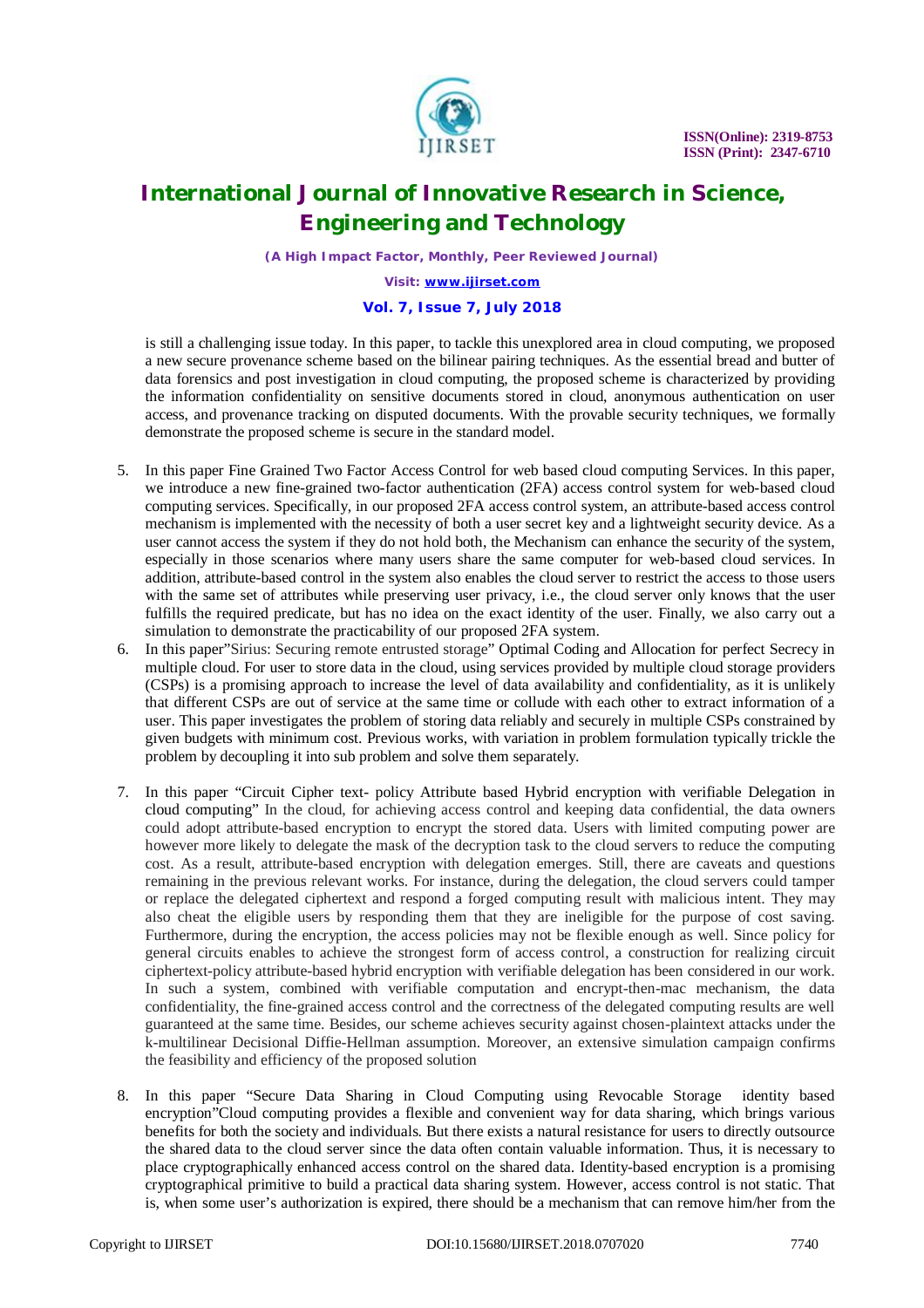

*(A High Impact Factor, Monthly, Peer Reviewed Journal)*

*Visit: [www.ijirset.com](http://www.ijirset.com)*

#### **Vol. 7, Issue 7, July 2018**

system. Consequently, the revoked user cannot access both the previously and subsequently shared data. To this end, we propose a notion called revocable-storage identity-based encryption (RS-IBE), which can provide the forward/backward security of ciphertext by introducing the functionalities of user revocation and ciphertext update simultaneously. Furthermore, we present a concrete construction of RS-IBE, and prove its security in the defined security model. The performance comparisons indicate that the proposed RS-IBE scheme has advantages in terms of functionality and efficiency, and thus is feasible for a practical and costeffective data-sharing system. Finally, we provide implementation results of the proposed scheme to demonstrate its practicability.

### **III. PROPOSED SYSTEM**

- **1.** In this system propose a secure data sharing scheme, which can achieve secure key distribution and data sharing for dynamic group.
- **2.** The system provides a secure way for key distribution without any secure communication channels. The users can securely obtain their private keys from group manager without any Certificate Authorities due to the verification for the public key of the user.
- **3.** The system can achieve fine-grained access control, with the help of the group user list, any user in the group can use the source in the cloud and revoked users cannot access the cloud again after they are revoked.
- **4.** Secure data sharing scheme which can be protected from collusion attack. The revoked users can not be able to get the original data files once they are revoked even if they conspire with the untruth cloud. Our scheme can achieve secure user revocation with the help of polynomial function.
- **5.** System is able to support dynamic groups efficiently, when a new user joins in the group or a user is revoked from the group, the private keys of the other users do not need to be recomputed and updated.
- **6.** System will provide security analysis to prove the security of our scheme.

#### **Advantages of Proposed System:**

- 1. The computation cost is irrelevant to the number of revoked users in RBAC scheme. The reason is that no matter how many users are revoked, the operations for members to decrypt the data files almost remain the same.
- 2. The cost is irrelevant to the number of the revoked users. The reason is that the computation cost of the cloud for file upload in our scheme consists of two verifications for signature, which is irrelevant to the number of the revoked users. The reason for the small computation cost of the cloud in the phase of file upload in RBAC scheme is that the verifications between communication entities are not concerned in this scheme.
- 3. In our scheme, the users can securely obtain their private keys from group manager Certificate Authorities and secure communication channels. Also, our scheme is able to support dynamic groups efficiently, when a new user

### **IV. PROPOSED TECHNIQUES**

#### **Role-based encryption techniques:**

Role-based-access-control (RBAC) is a policy neutral access control mechanism defined around roles and privileges. The components of RBAC such as role-permissions, user-role and role-role relationships make it simple to perform user assignments. A study by NIST has demonstrated that RBAC addresses many needs of commercial and government organizations.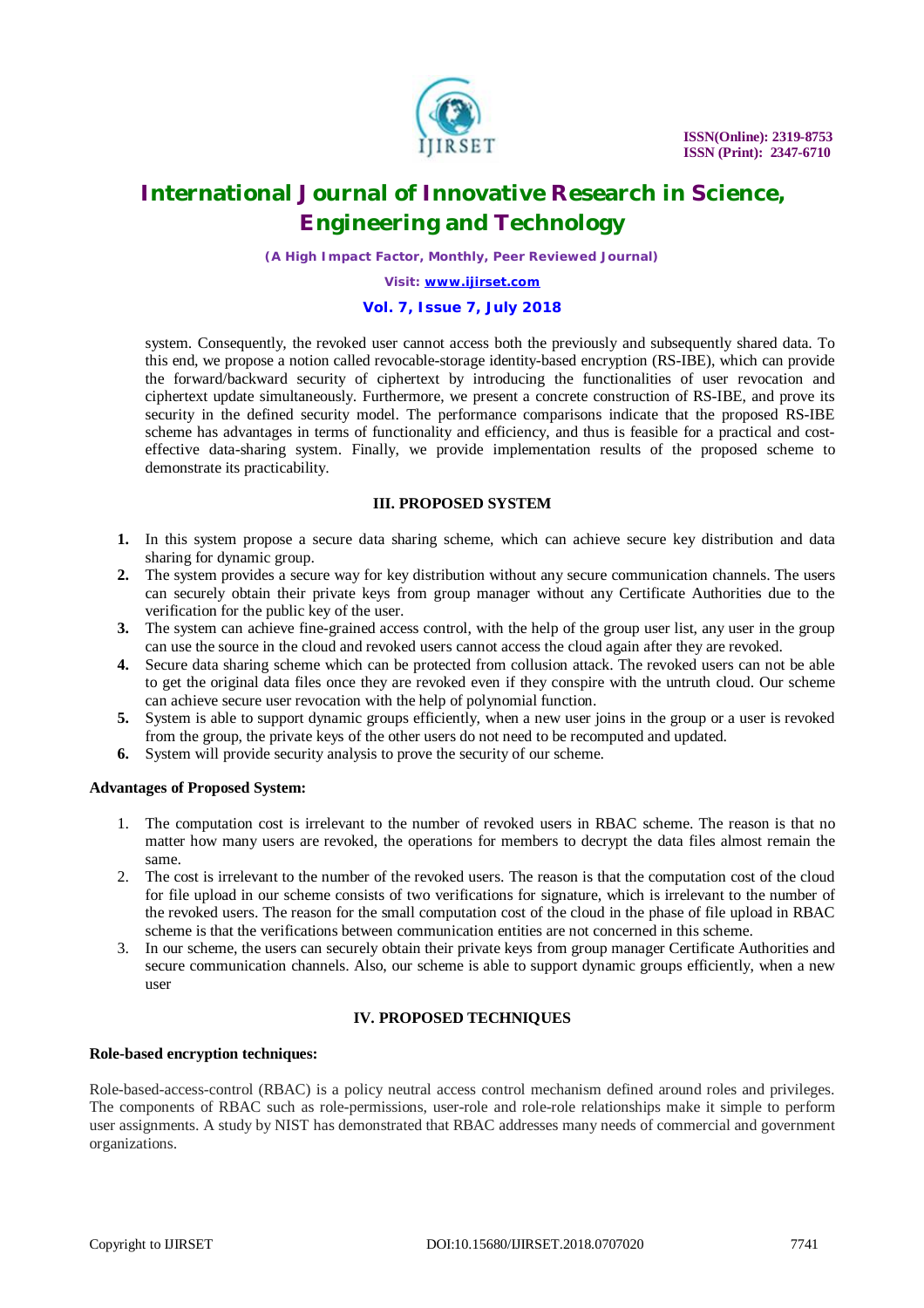

*(A High Impact Factor, Monthly, Peer Reviewed Journal)*

*Visit: [www.ijirset.com](http://www.ijirset.com)*





**Fig 1.2 Role Attribute- based encryption techniques**.

### **PERFORMANCES ANALYSIS**

| Number | Factor      | <b>AES</b>                                                                                                        | Blowfish                                                                                                                                                                                                                                   | Two Fish                                                                        |
|--------|-------------|-------------------------------------------------------------------------------------------------------------------|--------------------------------------------------------------------------------------------------------------------------------------------------------------------------------------------------------------------------------------------|---------------------------------------------------------------------------------|
| 1.     | Key Length  | AES accepts keys of<br>128, 192 or 256 bits<br>(128 bits is already very<br>unbreakable), uses 128-<br>bit blocks | Blowfish is 64 bits.<br>Blowfish is efficient in<br>software, at least on<br>some software<br>platforms (it uses key-<br>dependent lookup<br>tables, hence<br>performance depends<br>on how the platform<br>handles memory and<br>caches). | Two Fish is 128<br>bits Relatively<br>complex key<br>Schedule                   |
| 2.     | Cipher Type | Symmetric Block cipher                                                                                            | Symmetric Block<br>Algorithms                                                                                                                                                                                                              | Symmetric Block<br>Algorithms and<br>Advanced<br>Encryption<br>Standard content |
| 3.     | Round       | 14                                                                                                                | 16                                                                                                                                                                                                                                         | Not fixed around<br>$2^{256}$                                                   |